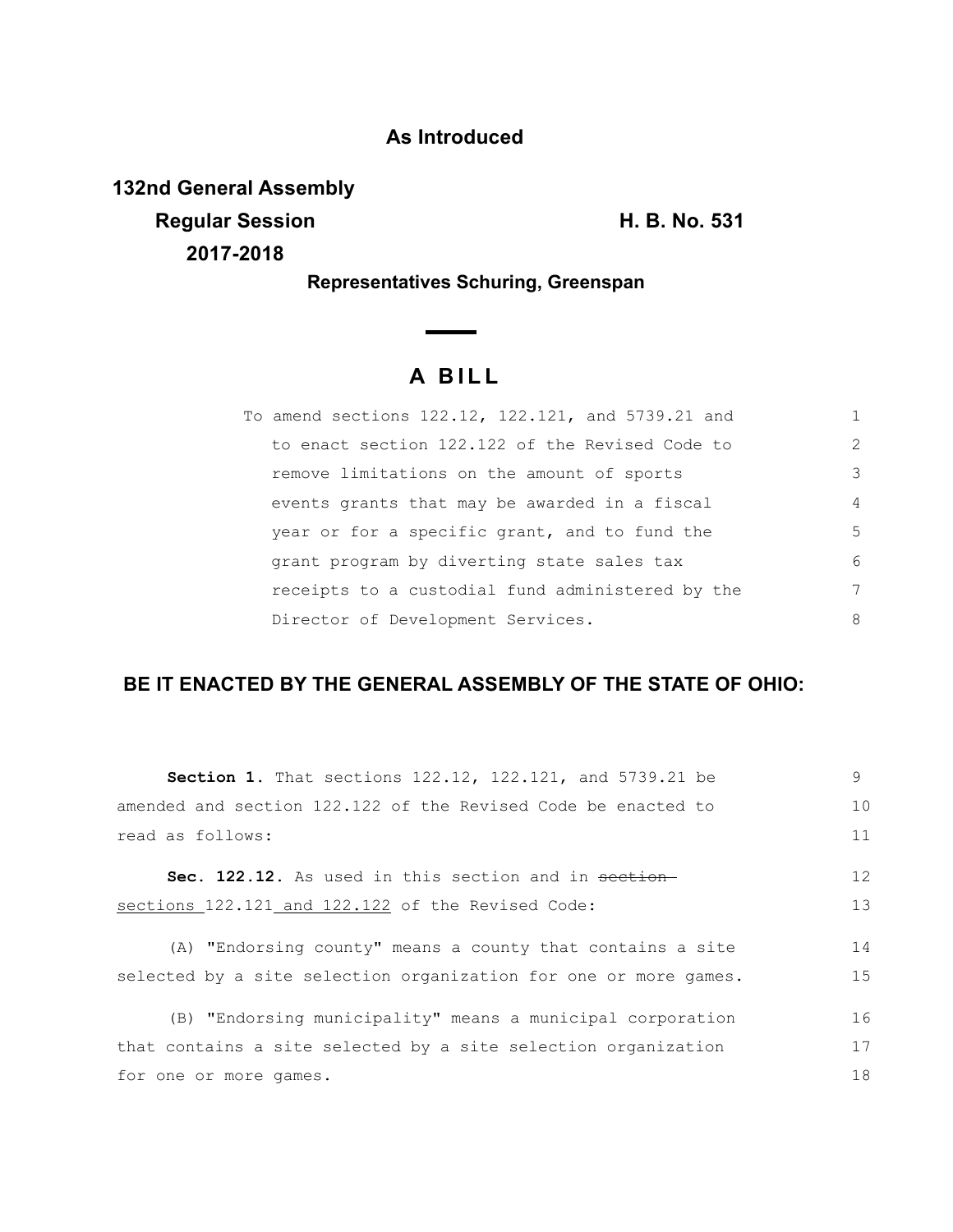(C) "Game support contract" means a joinder undertaking, joinder agreement, or similar contract executed by an endorsing municipality or endorsing county and a site selection organization. (D)(1) "Game" means a national or international competition of football, auto racing, rugby, cricket, horse racing, mixed martial arts, boxing, or any sport that is governed by an international federation and included in at least one of the following: (a) Olympic games; (b) Pan American games; (c) Commonwealth games. (2) "Game" includes the special olympics. (E) "Joinder agreement" means an agreement entered into by a local organizing committee, endorsing municipality, or endorsing county, or more than one endorsing municipality or county acting collectively and a site selection organization setting out representations and assurances by each endorsing municipality or endorsing county in connection with the selection of a site in this state for the location of a game. (F) "Joinder undertaking" means an agreement entered into by a local organizing committee, endorsing municipality, or endorsing county, or more than one endorsing municipality or county acting collectively and a site selection organization that each endorsing municipality or endorsing county will execute a joinder agreement in the event that the site selection 19 20 21 22 23 24 25 26 27 28 29 30 31 32 33 34 35 36 37 38 39 40 41 42 43 44

(G) "Local organizing committee" means a nonprofit 46

organization selects a site in this state for a game.

45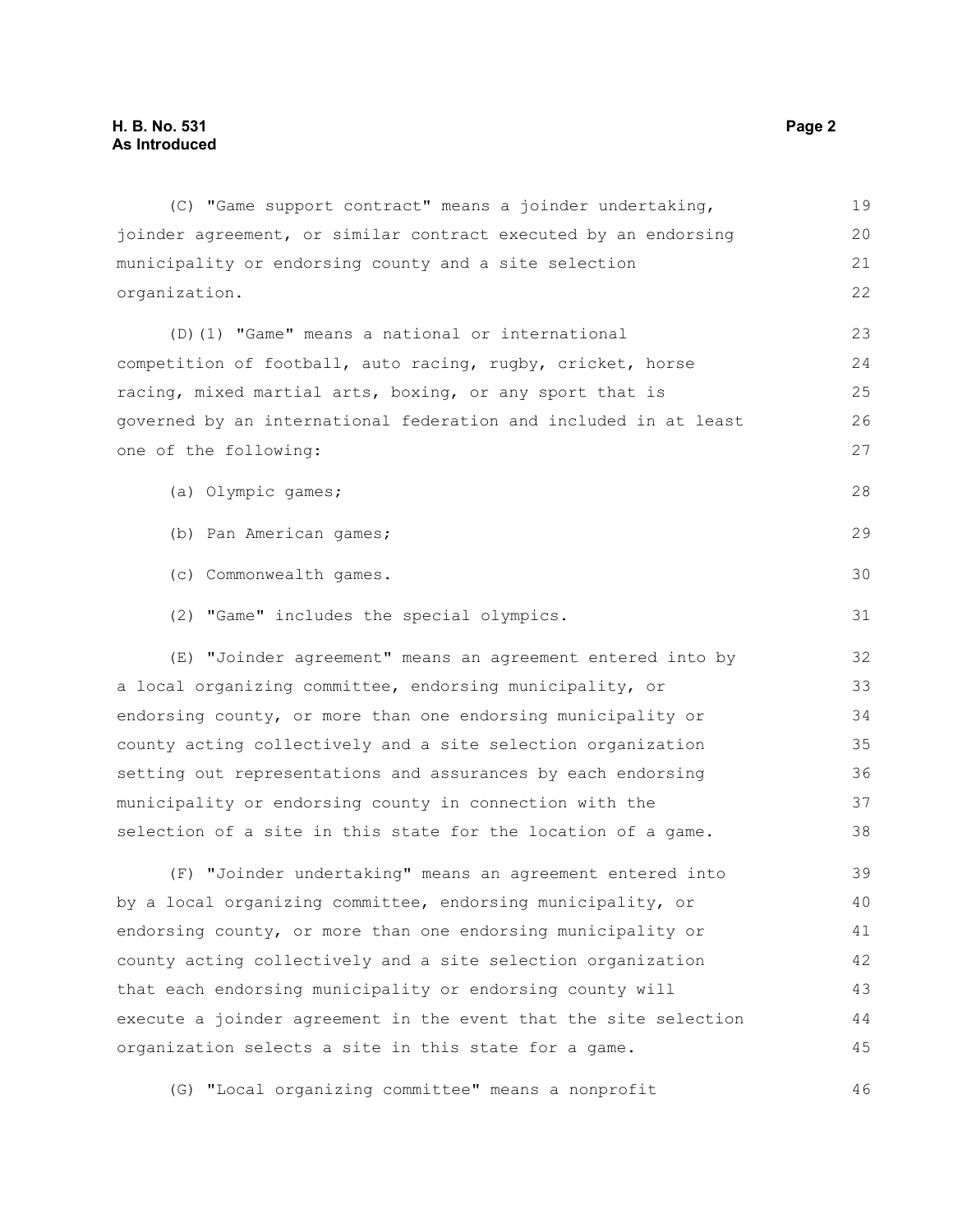corporation or its successor in interest that: (1) Has been authorized by an endorsing municipality, endorsing county, or more than one endorsing municipality or county acting collectively to pursue an application and bid on the applicant's behalf to a site selection organization for selection as the site of one or more games; or (2) With the authorization of an endorsing municipality, endorsing county, or more than one endorsing municipality or 47 48 49 50 51 52 53 54

county acting collectively, has executed an agreement with a site selection organization regarding a bid to host one or more games. 55 56 57

(H) "Site selection organization" means the national or international governing body of a sport that is recognized as such by the endorsing municipality, endorsing county, or local organizing committee.

**Sec. 122.121.** (A) If a local organizing committee, endorsing municipality, or endorsing county enters into a joinder undertaking with a site selection organization, the local organizing committee, endorsing municipality, or endorsing county may apply to the director of development services, on a form and in the manner prescribed by the director, for a grant from the sports event grant fund created under section 122.122 of the Revised Code. The amount of the grant shall be based on the projected incremental increase in the receipts from the tax imposed under section 5739.02 of the Revised Code within the market area designated under division (C) of this section, for the two-week period that ends at the end of the day after the date on which a game will be held, that is directly attributable, as determined by the director, to the preparation for and presentation of the game. The director shall determine 62 63 64 65 66 67 68 69 70 71 72 73 74 75 76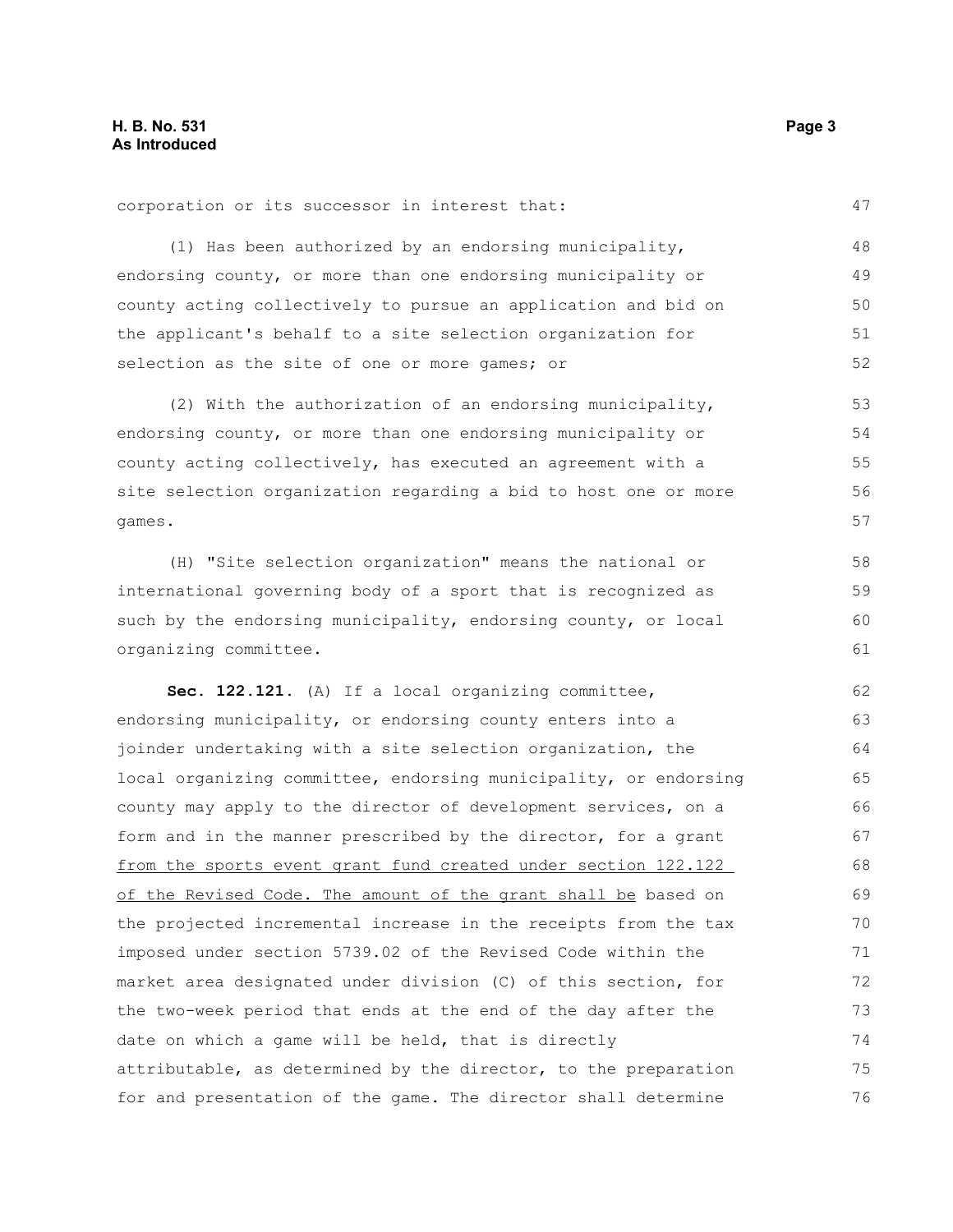#### **H. B. No. 531 Page 4 As Introduced**

the projected incremental increase in the tax imposed under section 5739.02 of the Revised Code by using a formula approved by the destination marketing association international for event impact or another formula of similar purpose approved by the director. The local organizing committee, endorsing municipality, or endorsing county is eligible to receive a grant under this section only if the projected incremental increase in receipts from the tax imposed under section 5739.02 of the Revised Code, as determined by the director, exceeds two hundred fifty thousand dollars. The amount of the grant shall be paid from the sports event grant fund and shall be not less than fifty per cent of the projected incremental increase in receipts, as determined by the director, but shall not exceed five hundred thousand dollars. The director shall not issuegrants with a total value of more than one million dollars in any fiscal year, and shall not issue any grant before July 1, 2013immediately certify to the tax commissioner the amount of any grant awarded under this section and shall disburse the grant to the local organizing committee, endorsing municipality, or endorsing county once sufficient funds are available in the sports event grant fund to do so. (B) If the director of development services approves an application for a local organizing committee, endorsing 77 78 79 80 81 82 83 84 85 86 87 88 89 90 91 92 93 94 95 96 97 98 99

municipality, or endorsing county and that local organizing committee, endorsing municipality, or endorsing county enters into a joinder agreement with a site selection organization, the local organizing committee, endorsing municipality, or endorsing county shall file a copy of the joinder agreement with the director. The grant shall be used exclusively by the local organizing committee, endorsing municipality, or endorsing county to fulfill a portion of its obligations to a site 100 101 102 103 104 105 106 107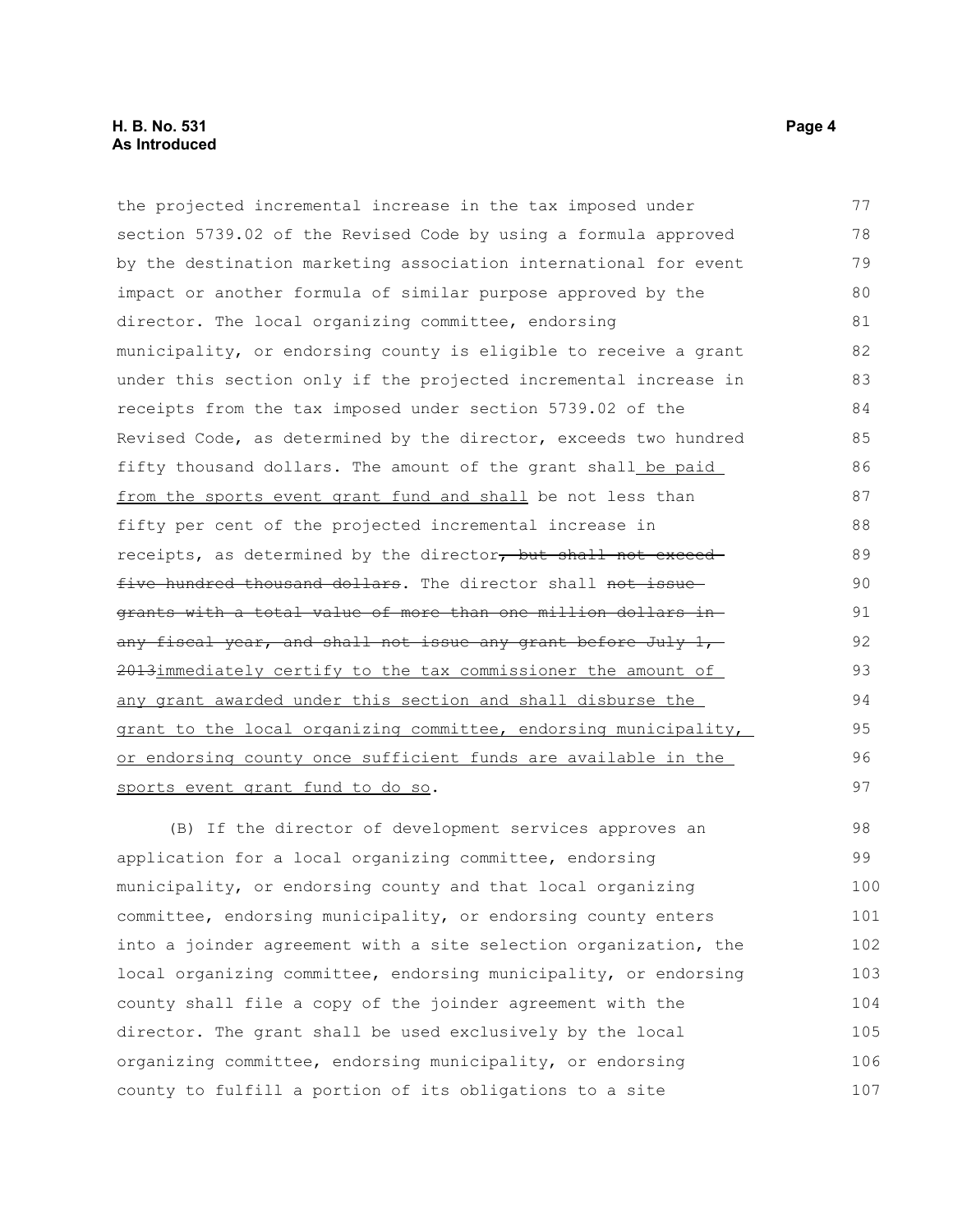#### **H. B. No. 531 Page 5 As Introduced**

selection organization under game support contracts, which obligations may include the payment of costs relating to the preparations necessary for the conduct of the game, including acquiring, renovating, or constructing facilities; to pay the costs of conducting the game; and to assist the local organizing committee, endorsing municipality, or endorsing county in providing assurances required by a site selection organization sponsoring one or more games. 108 109 110 111 112 113 114 115

(C) For the purposes of division (A) of this section, the director of development services, in consultation with the tax commissioner, shall designate the market area for a game. The market area shall consist of the combined statistical area, as defined by the United States office of management and budget, in which an endorsing municipality or endorsing county is located. 116 117 118 119 120 121

(D) A local organizing committee, endorsing municipality, or endorsing county shall provide information required by the director of development services and tax commissioner to enable the director and commissioner to fulfill their duties under this section, including annual audited statements of any financial records required by a site selection organization and data obtained by the local organizing committee, endorsing municipality, or endorsing county relating to attendance at a game and to the economic impact of the game. A local organizing committee, an endorsing municipality, or an endorsing county shall provide an annual audited financial statement if so required by the director and commissioner, not later than the end of the fourth month after the date the period covered by the financial statement ends. 122 123 124 125 126 127 128 129 130 131 132 133 134 135

(E) Within thirty days after the game, the local organizing committee, endorsing municipality, or endorsing 136 137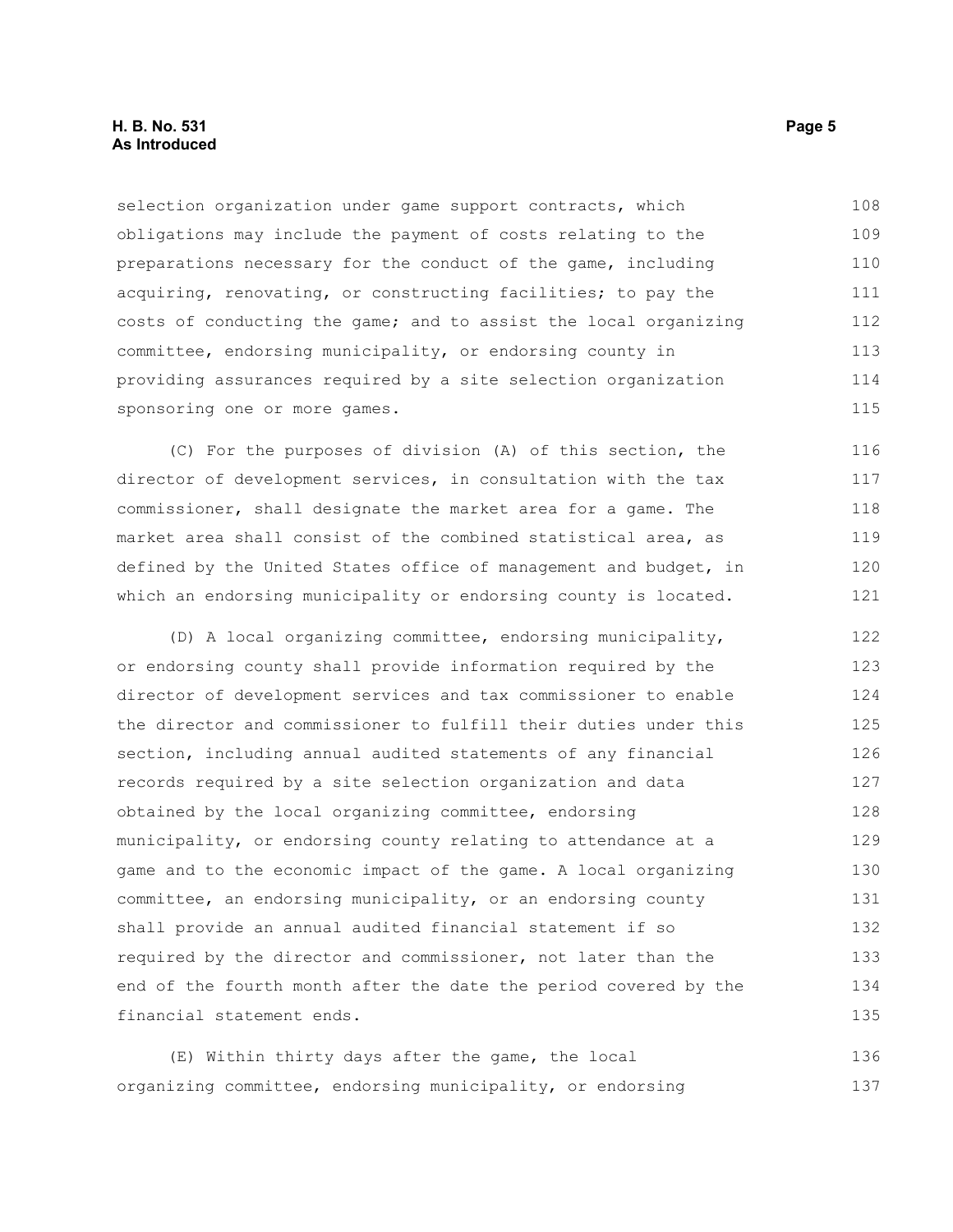#### **H. B. No. 531 Page 6 As Introduced**

county shall report to the director of development services about the economic impact of the game. The report shall be in the form and substance required by the director, including, but not limited to, a final income statement for the event showing total revenue and expenditures and revenue and expenditures in the market area for the game, and ticket sales for the game and any related activities for which admission was charged. The director shall determine, based on the reported information and the exercise of reasonable judgment, the incremental increase in receipts from the tax imposed under section 5739.02 of the Revised Code directly attributable to the game. If the actual incremental increase in such receipts is less than the projected incremental increase in receipts, the director may require the local organizing committee, endorsing municipality, or endorsing county to refund to the state all or a portion of the grant. Any refund remitted under this division shall be credited to the general revenue fund. (F) No disbursement may be made under this section if the 138 139 140 141 142 143 144 145 146 147 148 149 150 151 152 153 154 155

director of development services determines that it would be used for the purpose of soliciting the relocation of a professional sports franchise located in this state. 156 157 158

(G) This section may not be construed as creating or requiring a state guarantee of obligations imposed on an endorsing municipality or endorsing county under a game support contract or any other agreement relating to hosting one or more games in this state. 159 160 161 162 163

 **Sec. 122.122.** There is hereby created the sports event grant fund, which shall be in the custody of the treasurer of state but shall not be part of the state treasury. The fund shall consist of receipts from the tax levied under section 164 165 166 167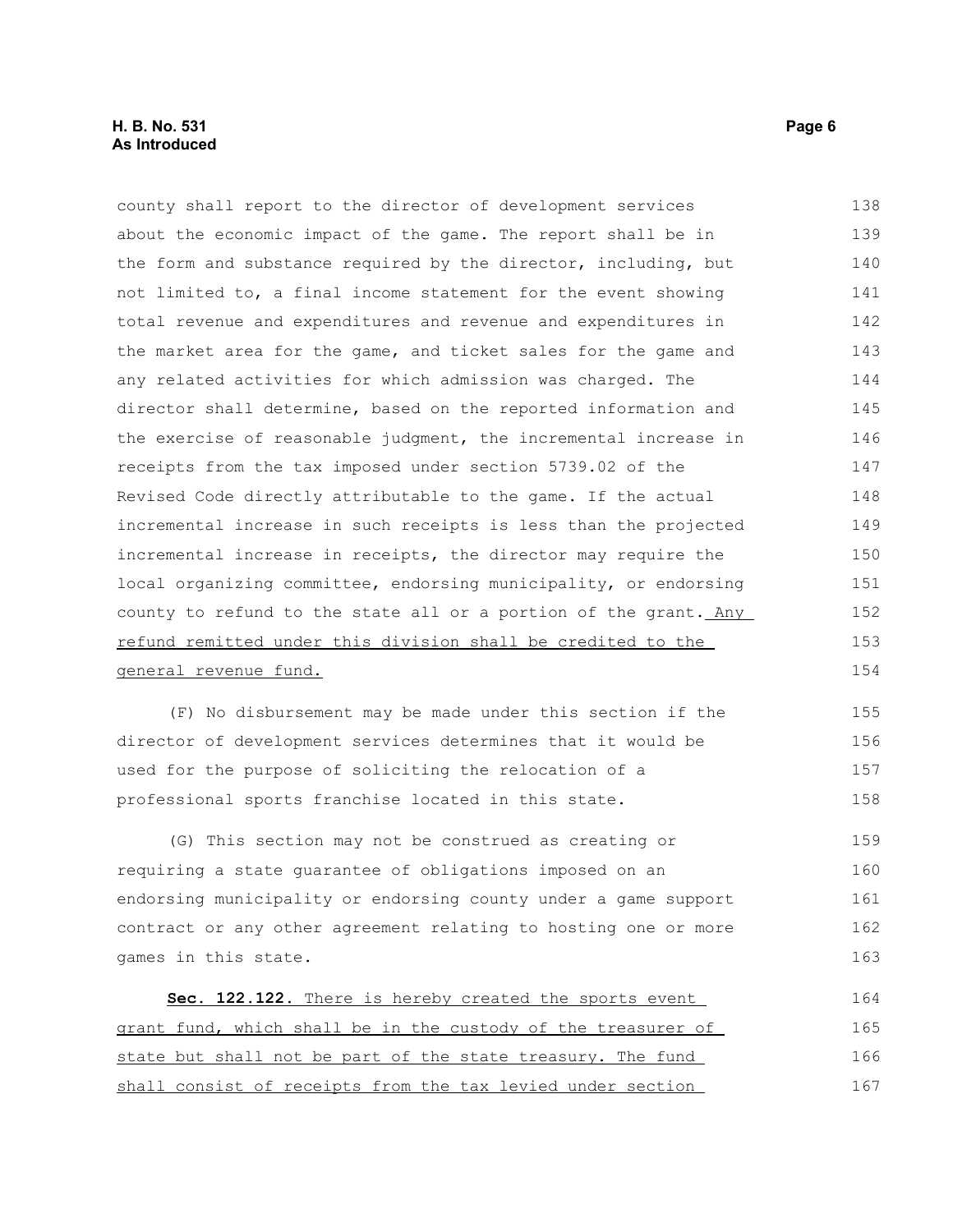| 5739.02 of the Revised Code, as determined under section 5739.21 | 168 |
|------------------------------------------------------------------|-----|
| of the Revised Code. Money in the fund shall be used solely to   | 169 |
| make grants to a local organizing committee, endorsing           | 170 |
| municipality, or endorsing county under section 122.121 of the   | 171 |
| Revised Code. The treasurer of state shall disburse money from   | 172 |
| the fund for that purpose on order of the director of            | 173 |
| development services.                                            | 174 |
| Sec. 5739.21. (A) One hundred per cent of all money              | 175 |
| deposited into the state treasury under sections 5739.01 to      | 176 |
| 5739.31 of the Revised Code that is not required to be           | 177 |
| distributed as provided in section 5739.102 of the Revised Code  | 178 |
| or division (B) or (E) of this section shall be credited to the  | 179 |
| general revenue fund.                                            | 180 |
| (B) (1) In any case where any county or transit authority        | 181 |
| has levied a tax or taxes pursuant to section 5739.021,          | 182 |
| 5739.023, or 5739.026 of the Revised Code, the tax commissioner  | 183 |
| shall, within forty-five days after the end of each month,       | 184 |
| determine and certify to the director of budget and management   | 185 |
| the amount of the proceeds of such tax or taxes received during  | 186 |
| that month from billings and assessments, or associated with tax | 187 |
| returns or reports filed during that month, to be returned to    | 188 |
| the county or transit authority levying the tax or taxes. The    | 189 |
| amount to be returned to each county and transit authority shall | 190 |
| be a fraction of the aggregate amount of money collected with    | 191 |
| respect to each area in which one or more of such taxes are      | 192 |
| concurrently in effect with the tax levied by section 5739.02 of | 193 |
| the Revised Code. The numerator of the fraction is the rate of   | 194 |
| the tax levied by the county or transit authority and the        | 195 |
| denominator of the fraction is the aggregate rate of such taxes  | 196 |
| applicable to such area. The amount to be returned to each       | 197 |
| county or transit authority shall be reduced by the amount of    | 198 |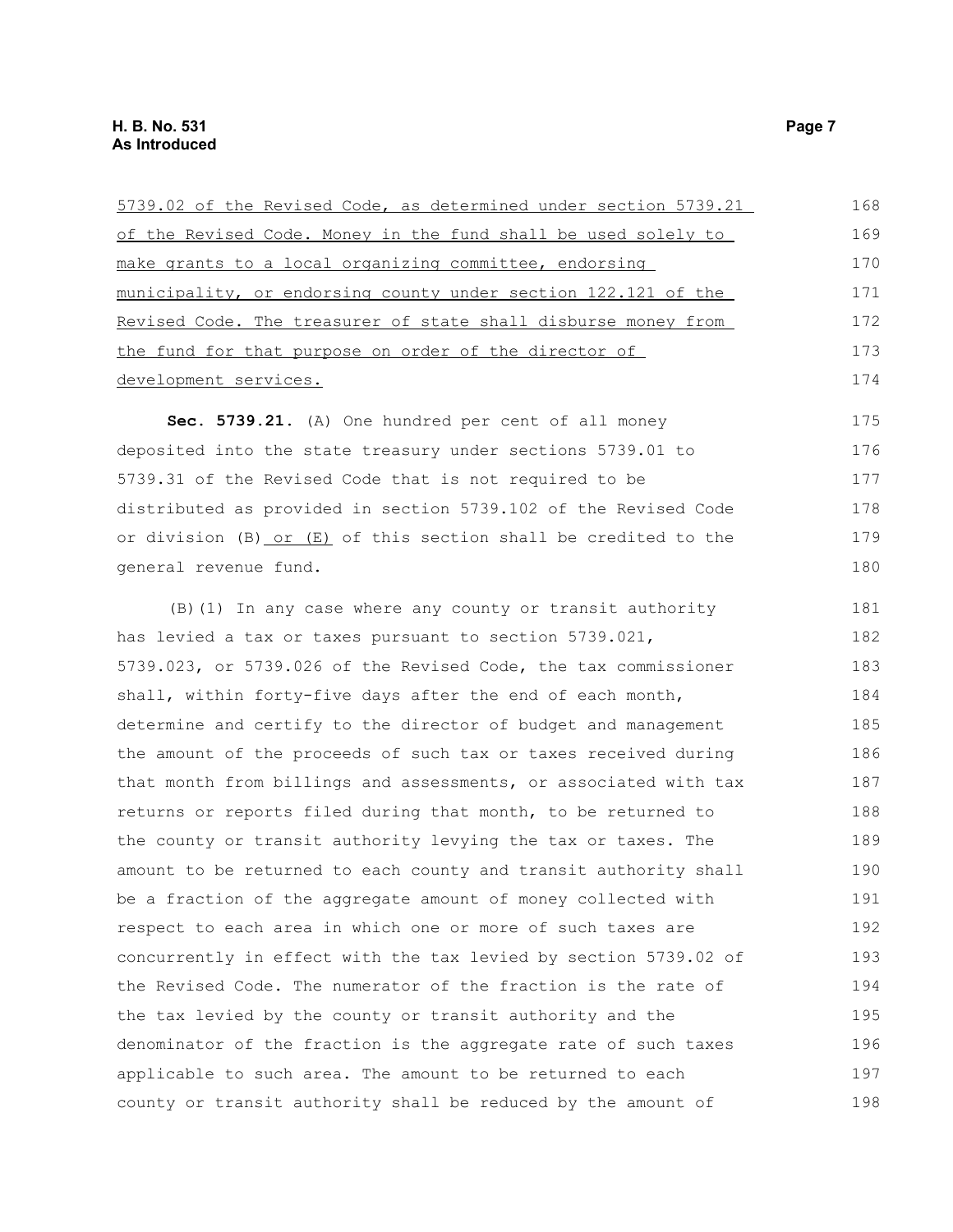#### **H. B. No. 531 Page 8 As Introduced**

any refunds of county or transit authority tax paid pursuant to section 5739.07 of the Revised Code during the same month, or transfers made pursuant to division (B)(2) of section 5703.052 of the Revised Code. 199 200 201 202

(2) On a periodic basis, using the best information available, the tax commissioner shall distribute any amount of a county or transit authority tax that cannot be distributed under division (B)(1) of this section. Through audit or other means, the commissioner shall attempt to obtain the information necessary to make the distribution as provided under that division and, on receipt of that information, shall make adjustments to distributions previously made under this division. 203 204 205 206 207 208 209 210 211

(3) Beginning July 1, 2008, eight and thirty-three onehundredths of one per cent of the revenue collected from the tax due under division (A) of section 5739.029 of the Revised Code shall be distributed to the county where the sale of the motor vehicle is sitused under section 5739.035 of the Revised Code. The amount to be so distributed to the county shall be apportioned on the basis of the rates of taxes the county levies pursuant to sections 5739.021 and 5739.026 of the Revised Code, as applicable, and shall be credited to the funds of the county as provided in divisions (A) and (B) of section 5739.211 of the Revised Code.

(C) The aggregate amount to be returned to any county or transit authority shall be reduced by one per cent, which shall be certified directly to the credit of the local sales tax administrative fund, which is hereby created in the state treasury. For the purpose of determining the amount to be returned to a county and transit authority in which the rate of 223 224 225 226 227 228